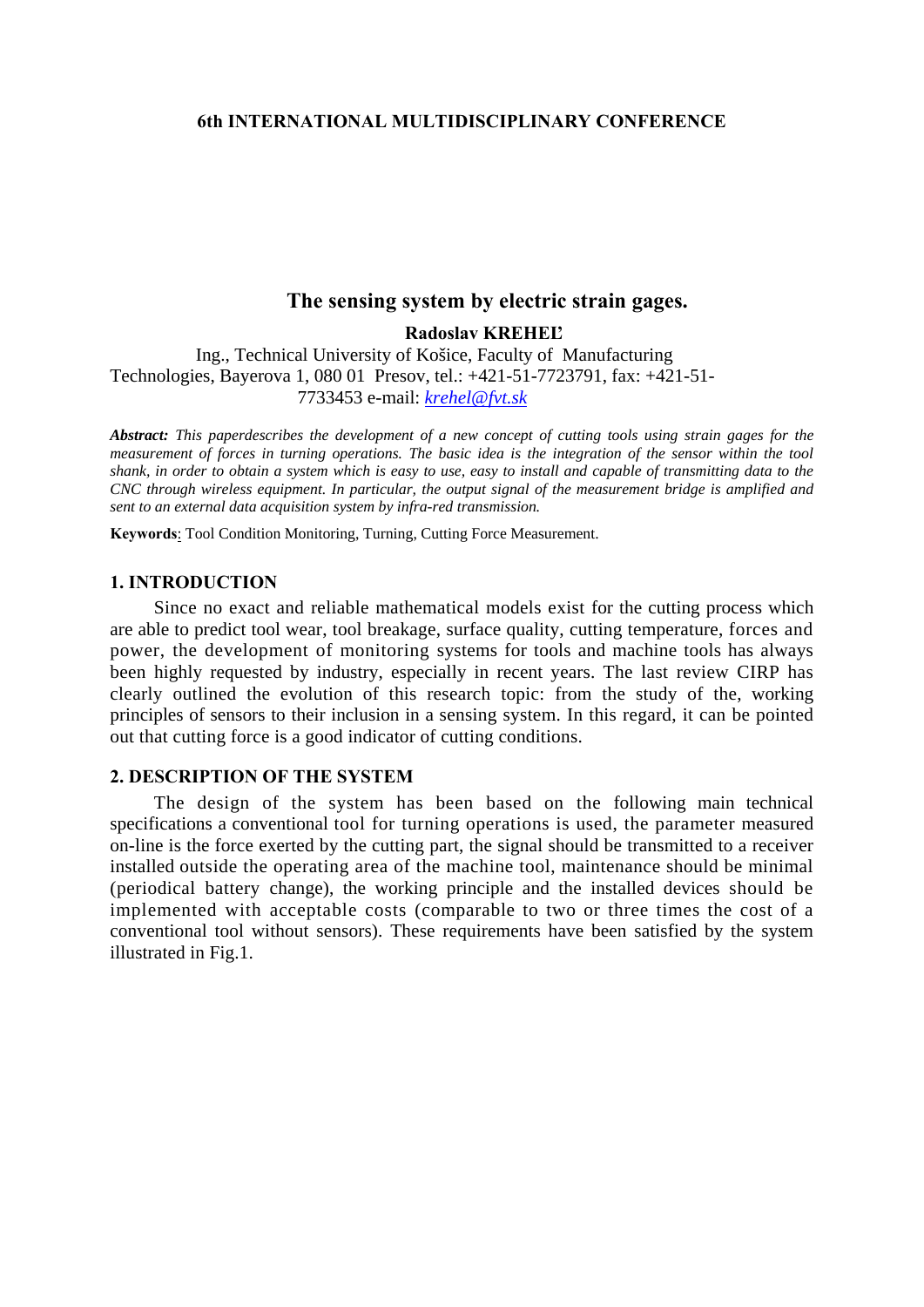

**Fig.1 - Schematic view of the sensor integrated tool system.** 

### **3. THE SENSING SYSTEM**

The choice of electric strain gages for measuring cutting forces was suggested following these considerations.

- the sensitivity which allows a stress to be detected without leading to a decrease in stiffness,
- the possibility to be directly applied to the tool with the minimum modification of shape and size;
- relatively simple signal conditioning.

Severe thermal transients are expected in the region near the insert due to the heat generated during cutting. In order to avoid the use of special strain gages and cements and to increase sensitivity, a location was selected as far as possible from the tool tip, while still being within the overhang area of the tool. Due to the relatively high stiffness, the strain induced by the cutting force is small and temperature compensation is necessary For this reason, two 90° stacked rosettes were applied in a full Wheatstone bridge arrangement. Preliminary tests were performed on a servo-hydraulic testing machine. The results showed good linearity and near absence of hysteresis.

## **4. THE SIGNAL PROCESSING CIRCUITS**

The signal processing is performed in 2 stages:

- an amplifying and transmitting stage,
- a receiving and decoding stage.

The signal of the Wheatstone bridge is processed by a CMOS chopper-stabilized amplifier having a very low variation of offset voltage with temperature and a gain of 200. The amplified signal is converted by a voltage-to-frequency integrated circuit and sent to an infra-red emitter diode placed in the rear side of the tool. Optical transmission was preferred since:

- it can be shielded from light sources with different wave length and from electromagnetic disturbances;
- it can be easily positioned within the tool shank.

The receiving and decoding circuit has been placed outside the working area of the lathe, on the axis of the emitter diode. The signal is received by a photodiode, amplified and sent to a frequency-to-voltage converter. At this point the signal is formed of two separate elements:

> an offset voltage, deriving from the power supply system of the transmitter, the initial unbalancing of the measurement bridge, thermal effects, etc. Before sending to the CMC, the offset component is eliminated, evaluating its amount as an average value of the output signal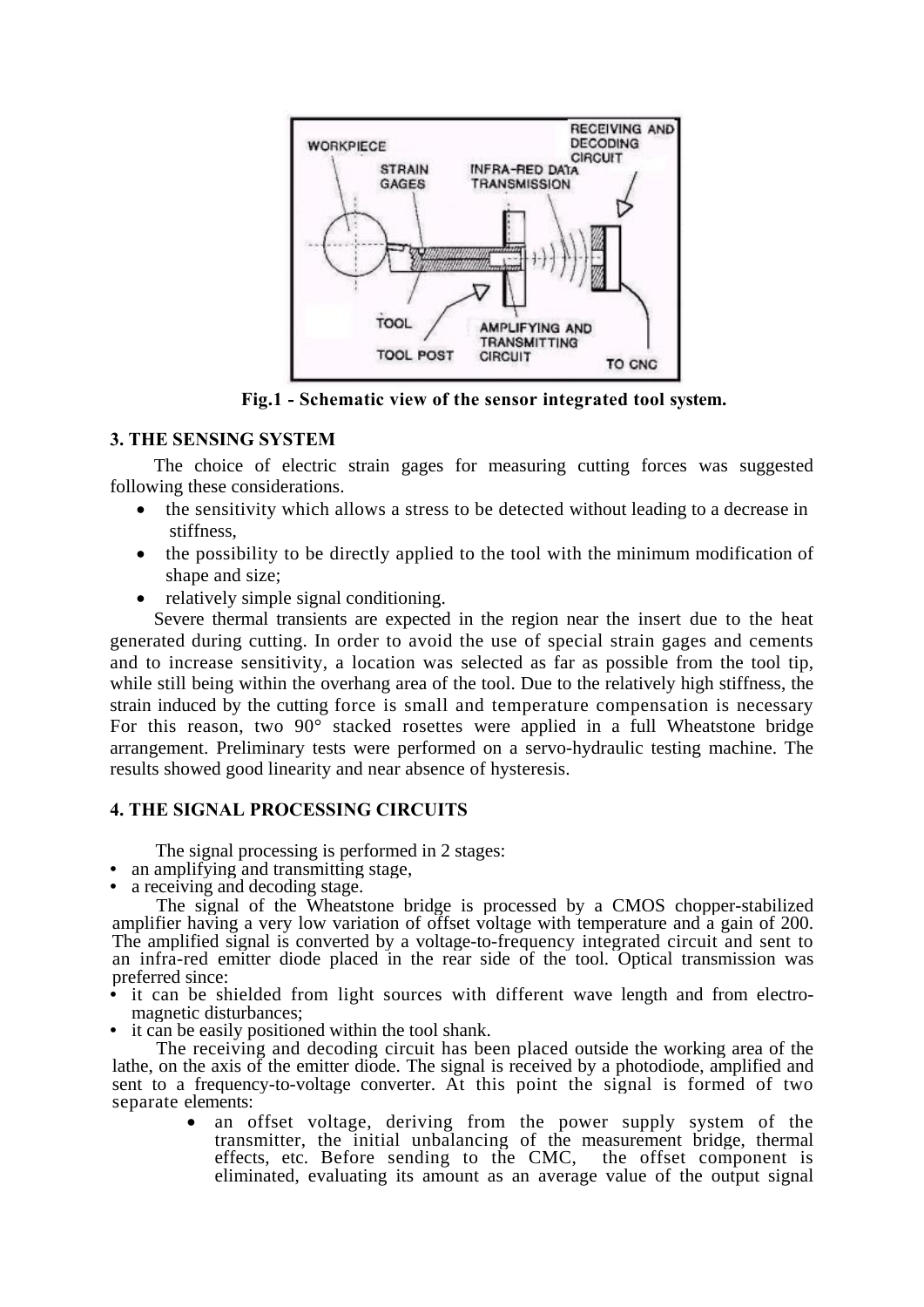when the tool is not cutting. Preliminary tests, performed on the electronic circuit, have shown the following main characteristics: » maximum allowed

- maximum allowed misalignment of transmitter and receiver axes: 60 mm (measured at a transmission distance of 270 mm):
- (measured at a transmission distance of 270 mm):<br>• average output drift<sup>1</sup> 12.6 mV/h (measured at room temperature), 13.6 mV/h (measured at 40°C).

### **5. PERFPRMANCG ANALYSIS AND RESULTS**

The performance of the system was verified by means of several cutting tests. A PSBNR2525M15 tool and an SNMG150608 insert (P45 ISO grade, coated with TIN and TiC) were used. The workpiece material was AISI 1015 and all the cutting tests were performed with coolant. The data were stored adopting an acquisition frequency of 10 Hz.

In order to make a comparison with a commercial system, the cutting tests were repeated using the same type of tool and insert (without integrated sensor) mounted on a piezo-electric dynamometer for the measurement of the 3 components of the force exerted by the cutting part. The main results obtained from the tests can be summarized as follows:

- tests with constant cutting j3arameiers: The latter test was repeated with worn cutting edges, detecting a variation of the output signal: using a cutting edge with a flank wear having a  $\overline{V}B = 0.23$  mm, an increase of about  $12\%$  of the average value of the signal was measured.
- tests with change in feed: Output signal obtained by varying the feed stepwise from 0.2
	- mm/rev to 0.4 mm/rev.
- tests with change in depth of cut: An example of stepwise changes in depth of cut, from a minimum value of 0.50 mm to a maximum of 1.15 mm. Fig.8 shows the behaviour of the system in the case of a linear variation of the depth of cut, from 2 mm to 1 mm.

The results emphasize that the output obtained by the sensor integrated tool agrees, within acceptable accuracy, with the signal generated by the piezo-electric dynamometer, and produces an output proportional to the linear combination of the 3 components of the force. Within the limits of experimental errors and taking into consideration the geometry of the tool used in the tests, comparison of the diagrams leads to the evaluation of the following influences of the 3 components on the output signal. 69% for cutting force F<sub>c</sub>, 23% for feed force Ff, 8% for back force F<sub>p</sub>. The results obtained from the tests also emphasize the following conclusions:

- sensor repeatability: tests made under the same cutting conditions demonstrate that the average signal level always lies within a range of  $\pm 3\%$ ;
- sensor sensitivity: this is approximately  $0.24$  mV/N with respect to the cutting force  $F_c$  In this regard, shows that the tool is able to measure very low variations in the force: a variation of the depth of cut from 0.50 mm to 0.55 mm generates an increase of the average vaiue of the signal of about 11%;
- disturbance sensitivity: all the tests clearly showed the very low sensitivity of the system (sensor and data transmission device) to environment disturbances, such as coolant or chips.

### **6. CONCLUSIONS**

This research has led to the development of a first prototype of 3 sensor integrated tool for force monitoring in turning operations.

In addition to the typical advantages of a sensor integrated within the tool (force measurement close to the machining point, no modification of the machine tool), the proposed solution shows further interesting aspects:

- negligible reduction in the static and dynamic stiffness of the tool;
- no modification of the external dimensions of the tool,
- quick and easy installation on the machine tool;
- adaptability to workshop conditions,